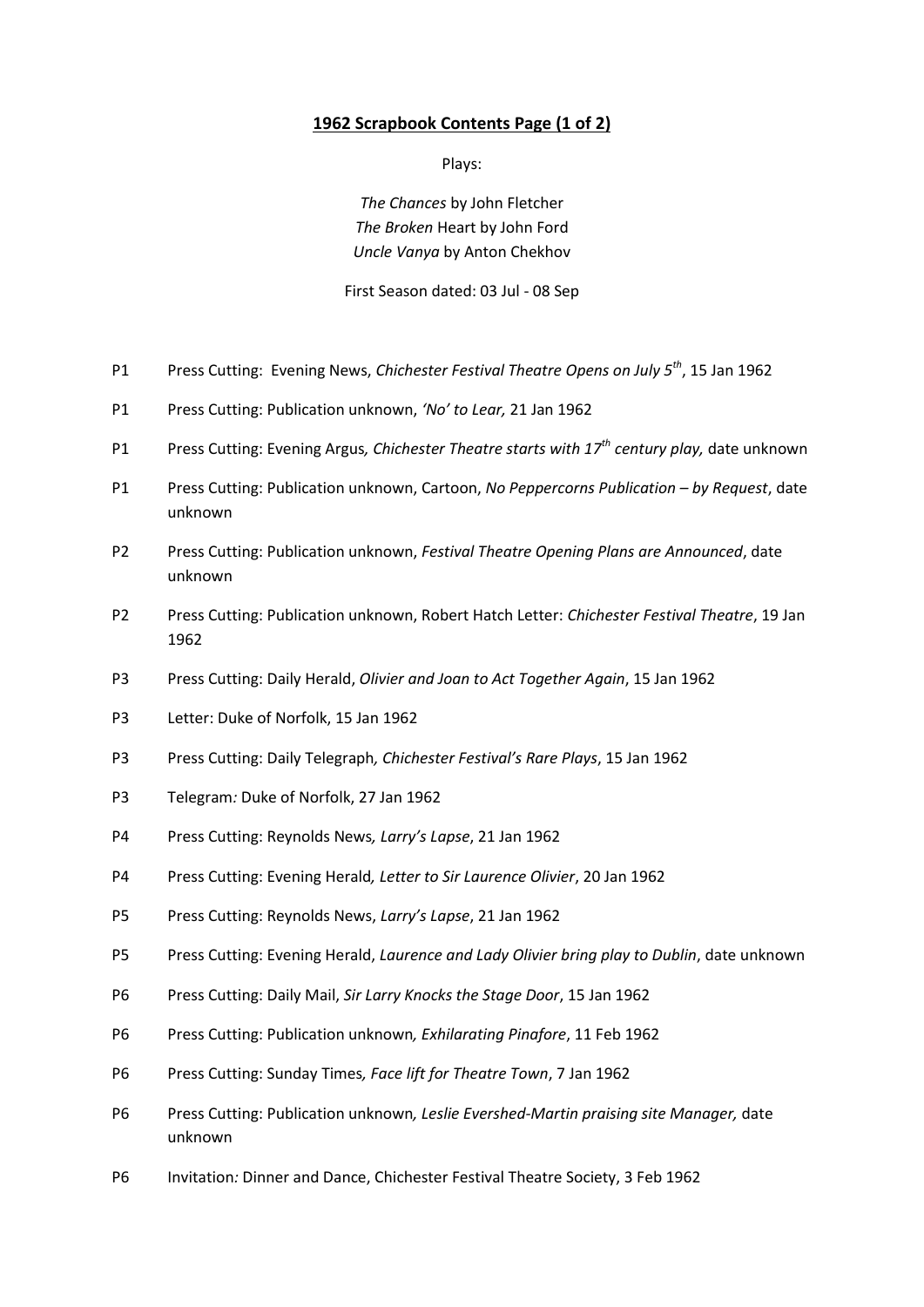- P7 Press Cutting: The Chichester Observer, *Ways with Gilbert & Sullivan*, date unknown
- P7 Press Cutting: Publication unknown, *Hexagonal Amphi-Theatre*, date unknown
- P8 Press Cutting: Publication unknown*, Elizabethan revels will revive romantic age*, date unknown
- P8 Postcard: Members of the London Committee
- P9 Letter: Pieter Rogers, 14 Feb 1962
- P10 Press Cutting: Publication unknown, *Can Chichester cater for the Festival Theatre*, 8 Feb 1962
- P10 Press Cutting: Publication unknown, *Selsey*, 23 Feb 1962
- P10 Press Cutting: Publication unknown, *Pictures for Father*, 9 Feb 1962
- P10 Press Cutting: Publication unknown*, Fence and Barbed Wire Methods*, 23 Feb 1962
- P11 Press Cutting: TV Times, *Ten years a Queen*, 4 Feb 1962
- P12 Press Cutting: Publication unknown*, TV Spotlights a Dream Theatre*, date unknown
- P13 Letter: Pieter Rogers, 16 Feb 1962
- P13 Press Cutting: Chichester Observer, *Envy is out of Place Here*, 4 May 1962
- P14 Press Cutting: The Sunday Times, A *Conversation Between Henry Brandon and Arthur Rubinstein,* 11 Feb 1962
- P15 Press Cutting: The Sunday Times*, Continued from Preceding Page*, 11 Feb 1962
- P16 Press Cutting: Worthing Gazette, *Here's-a-Six-In-one Shot Of The Festival Theatre,* 9 May 1962
- P16 Press Cutting: Chichester Observer, *Chichester Festival Theatre,* 11 May 1962
- P17 Press Cutting: The Times, *Todays Theatre-Temple or Factory*?, 15 Mar 1962
- P17 Press Cutting: Observer, *Festival Theatre Opens On July 3,* 16 Mar 1962
- P17 Press Cutting: Chichester Observer, *One of the stars*, 30 Mar 1962
- P17 Invitation: *A Recital, Carl Dolmetsch and Joseph Saxby*, 24 Mar 1962
- P18 Press Cutting: The Sunday Times, *Curtain Up on Chichester*, 25 Feb 1962
- P18 Press Cutting: Evening News, *New Theatre's Great Potential*, 9 Mar 1962
- P18 Press Cutting: *The Belfast News-Letter*, 10 Mar 1962
- P19 Press Cutting: Reynolds News, Stanley Baron, *Cissa's city has written its history in gold,* 18 Mar 1962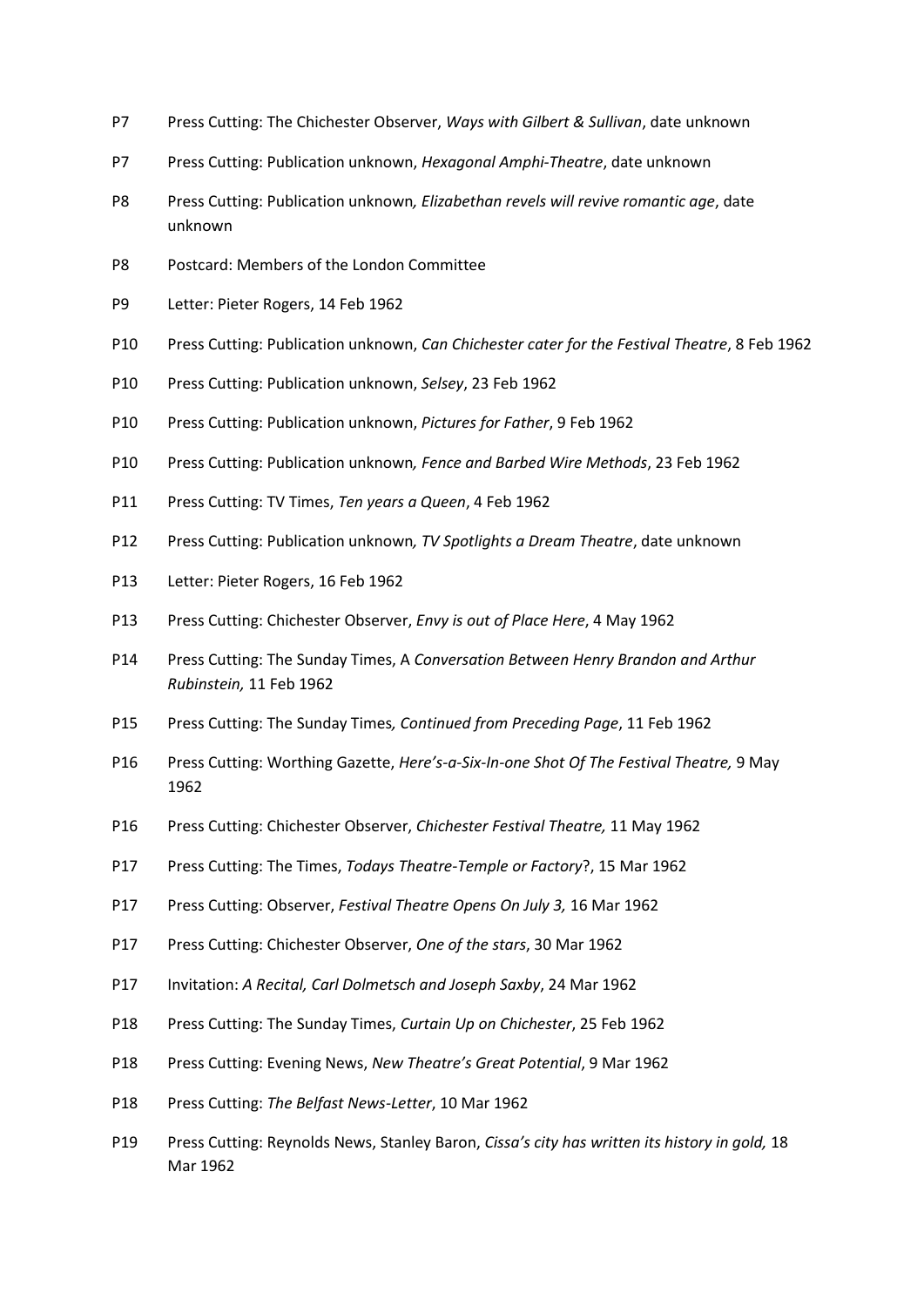- P19 Press Cutting: Chichester Observer, *Festival Theatre Takes Over The Unicorn*, 30 Mar 1962
- P19 Press Cutting: Chichester Observer, *Festival Theatre Staff fight fire,* 19 Apr 1962
- P19 Press Cutting: Chichester Observer, *What about an Arts Centre In The City?* 30 Mar 1962
- P19 Press Cutting: Portsmouth Evening News*, Queen to Visit Festival Theatre in Chichester*, 3 Apr 1962
- P19 Press Cutting: Evening Argus, *Queen to see Chekov play at Chichester*, 3 Apr 1962
- P20 Press Cutting: Stage, Christopher Stevens and Peter Jay, *Put the spotlight on Chichester,* 29 Mar 1962
- P20 Letter: John G Woodruff, *Thank you*, 27 Mar 1962
- P21 Press Cutting: Stage, Christopher Stevens and Peter Jay, *Put the spotlight on Chichester*, 29 Mar 1962
- P21 Letter: John G Woodruff, *see page 20 Letter*, 27 Mar 1962
- P22 Letter: Rosehill Arts Trust LTD, *Exciting Experiences*, 6 Apr 1962
- P22 Press Cutting: Daily Telegraph and Morning Post, *Court and Social*, 3 Apr 1962
- P22 Press Cutting: Radio Times, *10.30 Horizons*, 25 Apr 1963
- P23 Invitation*: Wine and Food*, Anne & Alan, 10 Apr 1962
- P23 Press Cutting: Sir Michael Redgrave, Three Knights for Festival, 1962
- P23 Press Cutting: *Surprise visit by Princess Margaret*, 30 Apr 1962
- P23 Press Cutting: *Princess lights up a Theatre*, 1962
- P24 Press Cutting: *Margaret is their Queen*, 1962
- P24 Press Cutting: Toronto Globe and Mail, Herbert Whittaker, *Temple of Love Replaced By Broad Roman Street*, 21 Apr 1962
- P24 Press Cutting*: Founder-oracle*, 5 Apr 1963
- P25 Press Cutting: Daily Mail, *Sir Laurence treads the bare boards*, 7 Apr 1962
- P25 Press Cutting: Chichester Observer, *The City's "moon" is to be used again*, 4 May 1962
- P26 Leaflet: *Olivier at Chichester*, 1962
- P26 Form: *Membership Application Form*, 1962
- P27 Press Cutting: Daily Herald, Richard Findlater, *Brilliant break-through*, 4 May 1962
- P27 Press Cutting: Publication unknown, Peter Rawstorne, *Exciting mushroom*, May 1962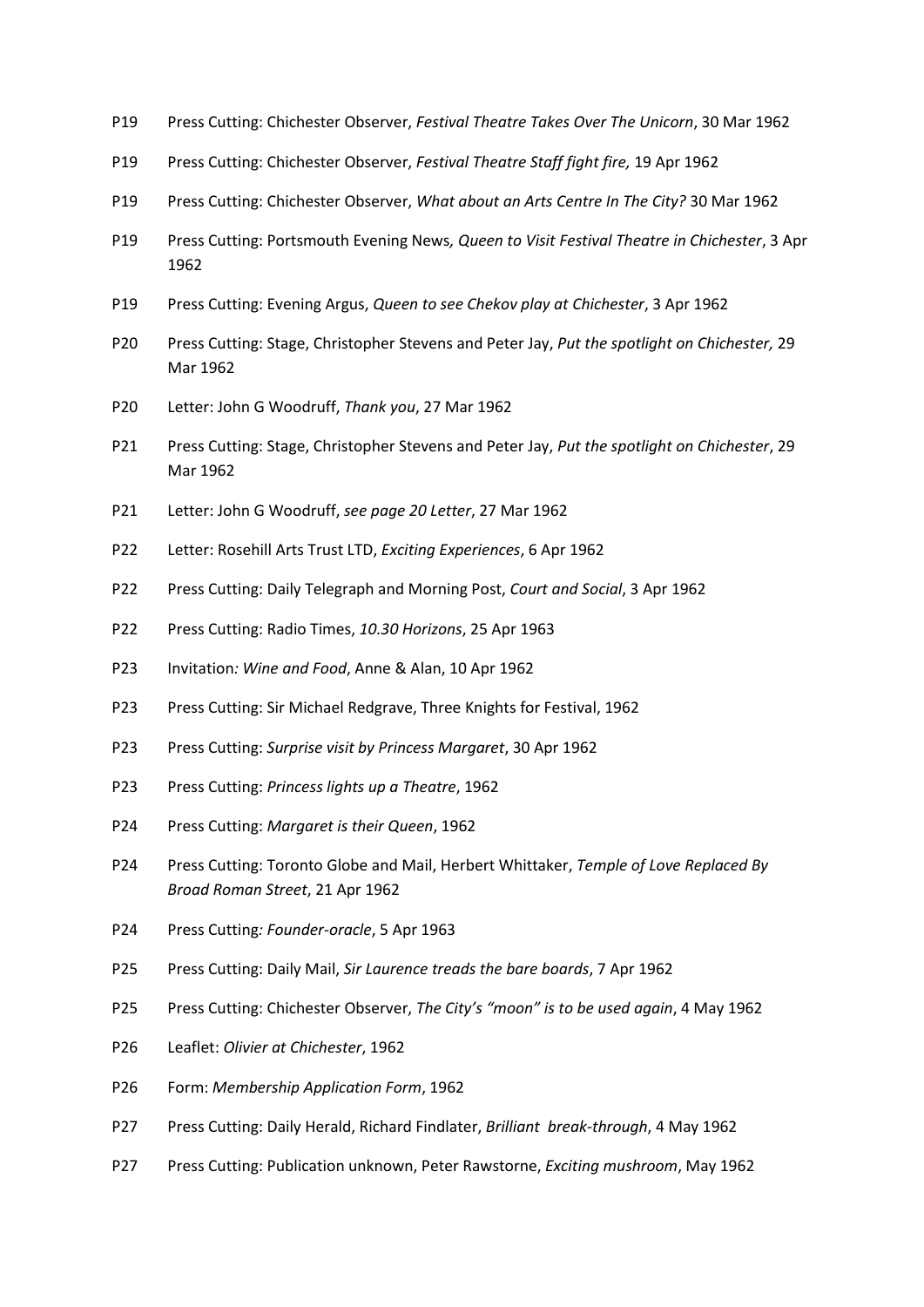- P28 Press Cutting: Evening News, *Festival Theatre completed*, 3 May 1962
- P28 Press Cutting: Publication unknown*, …ad astra*, 28 Sep 1962
- P28 Press Cutting: Publication unknown, *Theatre's funding needs £15,000*, 1962
- P28 Press Cutting: Publication unknown*Support Grows*, May 1962
- P28 Press Cutting: Publication unknown, Letter*, The trees at the Festival Theatre*, 1962
- P28 Press Cutting: Publication unknown, *Do not go Festival Theatre mad*, 1962
- P28 Press Cutting: Sunday Telegraph, Peter Rawstorne, *Sussex's Stately Pleasure Dome*, 6 May 1962
- P29 Press Cutting: Brighton and Hove Herald, Jean Garratt, *Chichester festival Theatre an Introduction,* 21 Apr 1962
- P30 Press Cutting: *Olivier at Chichester*, 21 Apr 1962
- P31 Press Cutting: The Observer, *The Opening Scenes*, 19 Apr 1962
- P32 Photo: Visitors to Chichester Festival Theatre, *Director Stratford Shakespearean Theatre Ontario*
- P32 Photo: Telegraph, *The Hexagonal Auditorium*, 4 May 1962
- P32 Press Cutting: Chichester Observer, *Looking at the Building*, 25 May 1962
- P32 Press Cutting: Daily Telegraph, *First Plans for Sussex Festival*,
- P32 Press Cutting: *Thank You from Sir Laurence Olivier*, 25 May 1962
- P32 Photo: Lady Olivier, *Raising the cash for a theatre*, May 1962
- P33 Press Cutting: Evening News*, Success of Festival Theatre Annoys a Few*, 3 May 1962
- P33 Press Cutting: Chichester Observer, A B H Halliwell*, Letters to the Editor,* 18 May 1962
- P33 Press Cutting: Letters to the Editor, *The other side of the Fence*, 1962
- P33 Press Cutting: Daily Telegraph, *Capt A Aird Engaged*, 1962
- P34 Press Cutting: The Observer, Letters to the Editor, H H Ludlow*, Street Parking*, 11 May 1962
- P34 Press Cutting: The Observer, Letters to the Editor, S H Clark, *Charity should start at home*, 11 May 1962
- P34 Press Cutting: The Observer, Letters to the Editor, Mrs Diane Childe, *Mr David Enders: a correction,* 11 May 1962
- P34 Invitation: The Town Planning Institute*, Annual Conference*, Worthing Sussex, 23 May 1962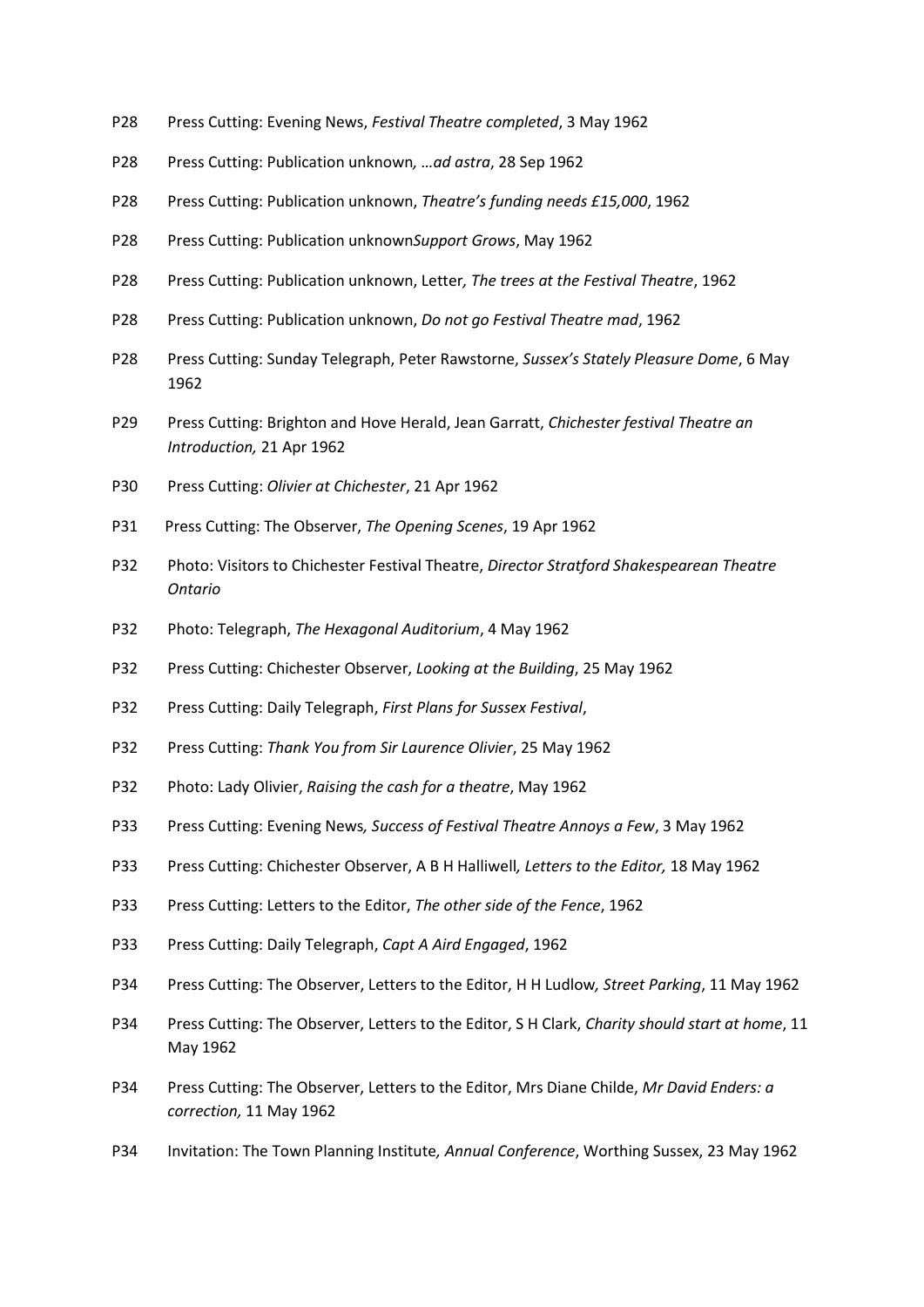- P35 Document*: Chichester the Cathedral City of Sussex*, Margaret Brentnall
- P35 Press Cutting: Sunday Times, *Croydon's Theatre in the Round Closes Down*, 27 May 1962
- P36 Photographs: *Search for New Stages*,
- P37 Document: Electrical Review*, Chichester Theatre*, 18 May 1962
- P37 Document: *A View from the Gods*, 1962
- P38 Press Cutting: Chichester Observer, *Theatre Authorities Criticized In Council*, 4 May 1962
- P38 Press Cutting: *The Princess Drops in Unexpectedly*, 1962
- P38 Document: *A Theatre for the South Of England*, 1962
- P39 Press Cutting: The Herald, Jean Garratt, *Chichester Festival Theatre and Introduction*, 11 May 1962
- P40 Press Cutting: The Herald*, Chichester Festival Theatre*, 11 May 1962
- P41 Press Cutting: The Observer, *£100,000 Building handed over to Theatre Trust*, 11 May 1962
- P42 Photographs: The Sphere*, Finishing Touches to Box Office, Bar, Auditorium, Overhanging Roof,* 19 May 1962
- P43 Programmes: Chichester Cathedral*, Festival Evensong*, 3 Jun
- P43 Programmes: Chichester Festival Theatre, *First Season*, 3 Jul 1962
- P43 Flyer: *Olivier at Chichester*, 1962
- P43 Press Cutting: Three Theatres, *Foundation Stone Laid*, 12 May 1962
- P44 Press Cutting: Chichester Observer, *Chichester is gaining in Social Stature*, 25 May 1962
- P44 Press Cutting: Optician, *Leslie Evershed-Martin*, 25 May 1962
- P44 Flyer: *How you can help this exciting new Theatre*, 1962
- P44 Press Cutting: Thank you, *Sir Laurence Olivier*, 1962
- P44 Press Cutting: *Theatre Service at Chichester Cathedral*, 3 Jun 1962
- P44 Press Cutting: The Optician, *Leslie Evershed-Martin*, 18 May 1962
- P45 Press Cutting: The Observer*, Making Theatre costumes is a major job*, 25 May 1962
- P45 Press Cutting: Evening News, Kay Stanhope, *Costumes are a Challenge*, 14 May 1962
- P46 Press Cutting: *They Prayed for success*, 4 Jun 1962
- P46 Press Cutting: Evening News, *Pick of the picture news*, 4 Jun 1962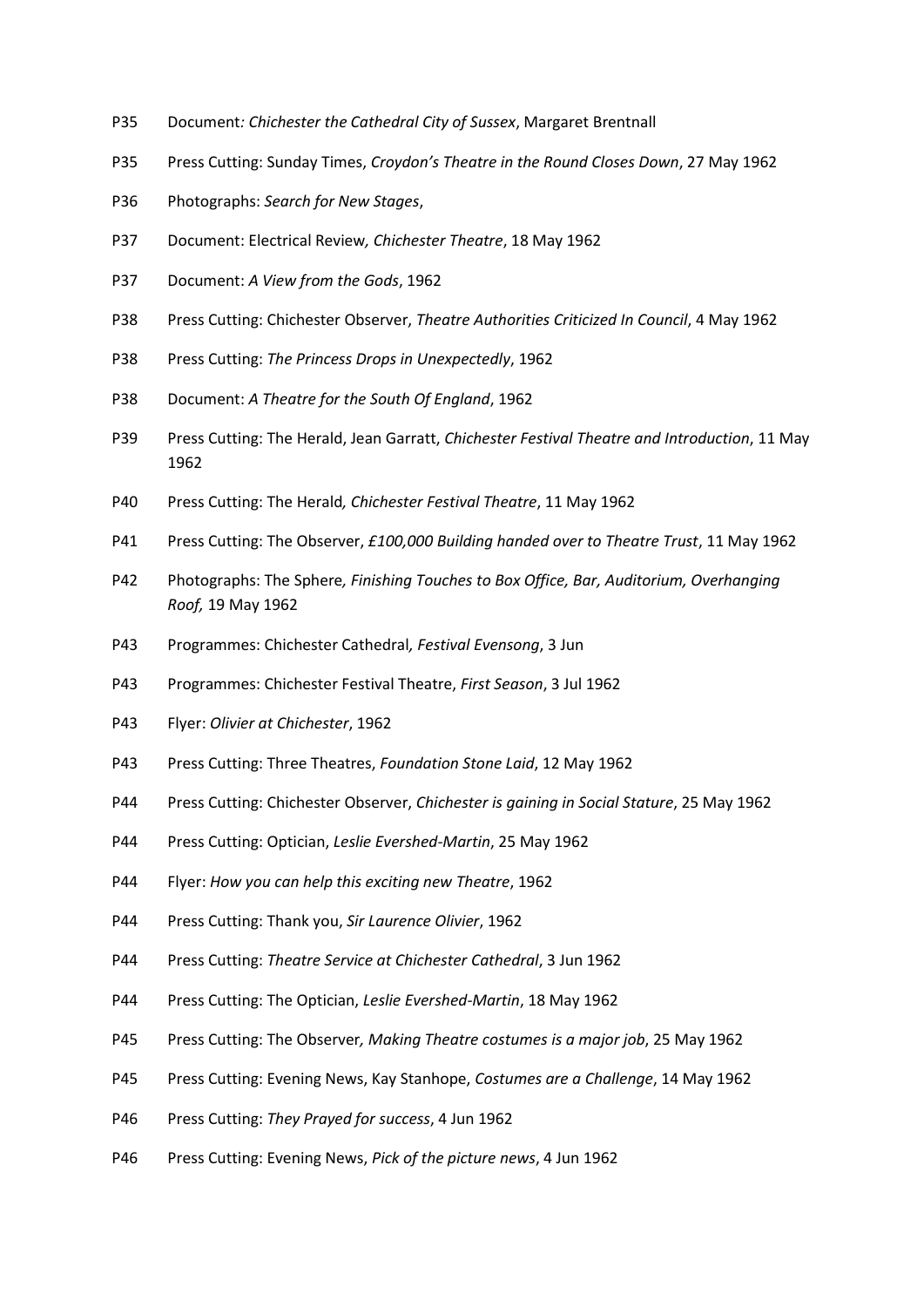- P46 Press Cutting: The Observer, *Photo Sir Laurence Olivier*, 8 Jun 1962
- P46 Press Cutting: Portsmouth Evening News*: Chichester Prays For Its Theatre*, 4 Jun 1962
- P46 Press Cutting: Chichester Observer, *The Villain of the Piece*, 29 Jun 1962
- P47 Flyer: *Chichester Festival Theatre 1962 first season*, 3 Jul 1962
- P47 Flyer: *Stratford Canada – 1962 Festival, 10th season*, 18 Jun 1962
- P47 Letter: *The Dean of Chichester Walter Hussey*, 5 Jun 1962
- P47 Press Cutting: Observer, *Opening of Theatre*, 1962
- P47 Press Cutting*: First Job*, 1962
- P48 Flyers: The Chichester Festival Theatre Society, *Special Facilities*, 1962
- P48 Flyer: Chichester Festival Theatre, *Joyce Grenfell*, 12 Aug 1962
- P48 Invitation: *Celebrate Publicity Centre's first year*, 19 June 1962
- P48 Press Cutting: Chichester Observer, Gala Day, 15 Jun 1962
- P48 Press Cutting*: One of the stars*, Rosemary Harris, 1962
- P48 Flyers*: Sussex Festival Season*, 1962
- P49 Press Cuttings: Letters to the Editor, S G Hughes, *Festival Theatre's first night*, 8 Jun 1962
- P49 Press Cutting: Letters to the Editor, Virgina Fairweather*, Festival Theatre Reply*, 8 Jun 1962
- P49 Press Cutting: Councillor criticizes tree cutting,
- P49 Press Cutting: Observer, *More Pupils Should See Mayor –Making*, 25 May 1962
- P49 Press Cutting: Radio Times*, The Concrete Vision*, 21 Jun 1962
- P49 Press Cutting: Evening Despatch*, His Theatre*, 20 Jun 1962
- P50 Press Cutting: Serna Sinclair, *Choosing clothes that won't clash with the theatre at Chichester,* 1962
- P50 Press Cutting: Daily Telegraph, *First night Diary*, 25 Jun 1962
- P51 Agenda: *Birmingham & District Theatre Guild*, 20 Jun 1962
- P51 Press Cutting: *Cricketers*, 1962
- P52 Press Cutting: Bill Newman*, Arts centre to lead world*, 1962
- P52 Press Cutting: Mail, Staff Reporter*, Students to build theatre in city park arts centre Hill Park*, 20 Jun1962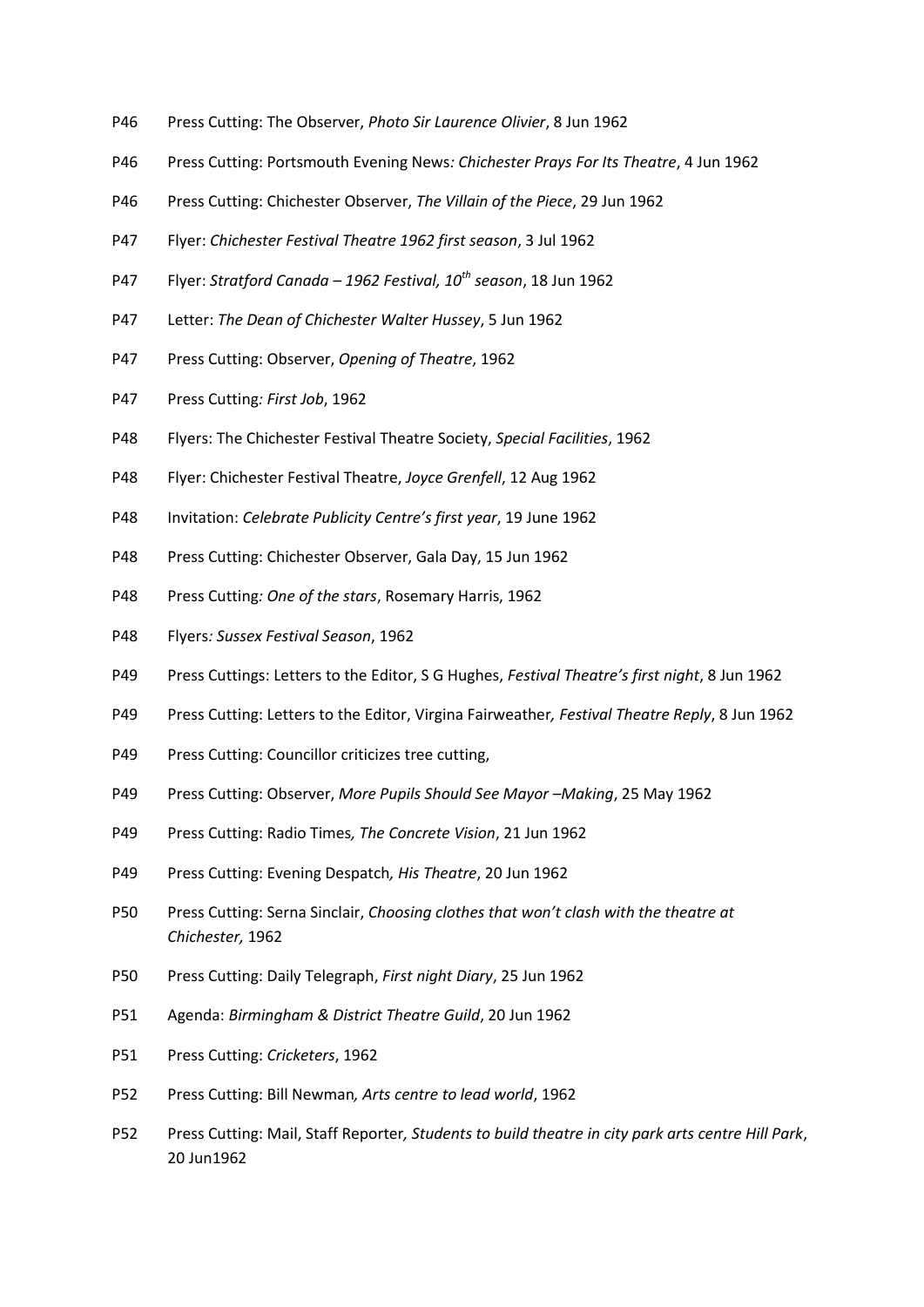- P52 Press Cutting: *Stone laying at site of the Midland Arts Centre*, 1962
- P53 Birmingham Mail, Staff Reporter, *Students to build theatre in city park arts centre Hill Park*, 20 Jun 1962
- P54 Invitation: The Major of Chichester*, Reception*, 23 Jun 1962
- P54 Letter: Sender Unknown, *Mr Evershed- Martin*, 7 Jun 19621962
- P54 Press Cutting: Evening News, *Festival Theatre stars at reception in Chichester*, 25 Apr 1962
- P54 Photograph: Portsmouth Evening News, *Sir Laurence and Lady Olivier Meeting Mayor and Mayoress of Chichester,* 25 Jun 1962
- P54 Document: The Brewer's Journal*, 'unicorn' leased for 21 years*, 20 Jun 1962
- P55 Press Cutting: Evening Argus*, A Night Full Of Stars*, 22 Jun 1962
- P56 Press Cutting: The Observer, *The Great Day Is Here At Last*, 29 Jun 1962
- P56 Invitation: A Ball, *Sir Laurence and Lady Olivier*, 21 Jun 1962
- P57 Letter: *Justice of the Peace for the County Aforesaid*, 26 Jun 1962
- P58 Press Cutting: *Chichester and Southdown Observer*, 22 Jun 1962
- P58 Press Cutting: Daily Telegraph, *Behind the Newspaper Scenes*, 25 Jun 1962
- P59 Letter: Frank, *Congratulations,* 25 Jun 1962
- P59 Letter: *Thomas Eggar and Son*, 7 Jun 1962
- P60 Notes: *Saint Joan – Acting Company*, 1962
- P61 Document: *Booking Order Form*, 1962
- P61 Document: *First Night Ballot Form*, 1962
- P62 Poster*: First Season 1962*, 3 Jul to 8 Sept 1962
- P62 Document: *Ticket Order Form*, 22 May to 21 Jul 1962
- P62 Envelope: *Mrs Evershed-Martin*, 25 Jun 1962
- P62 Invitation: *Private Party (black Tie),* 26 Jul 1962
- P62 Post Card: *Slogan Postmark First Day* , 3 Jul 1962
- P62 Ticket Stub: *Uncle Vanya*, 31 Jul 1962
- P63 Press Cutting: The Globe and Mail, *Stratford Productions May Go Around*, 20 Jun 1962
- P63 Press Cutting*: Failure and Success at Canada's Stratford*, 1962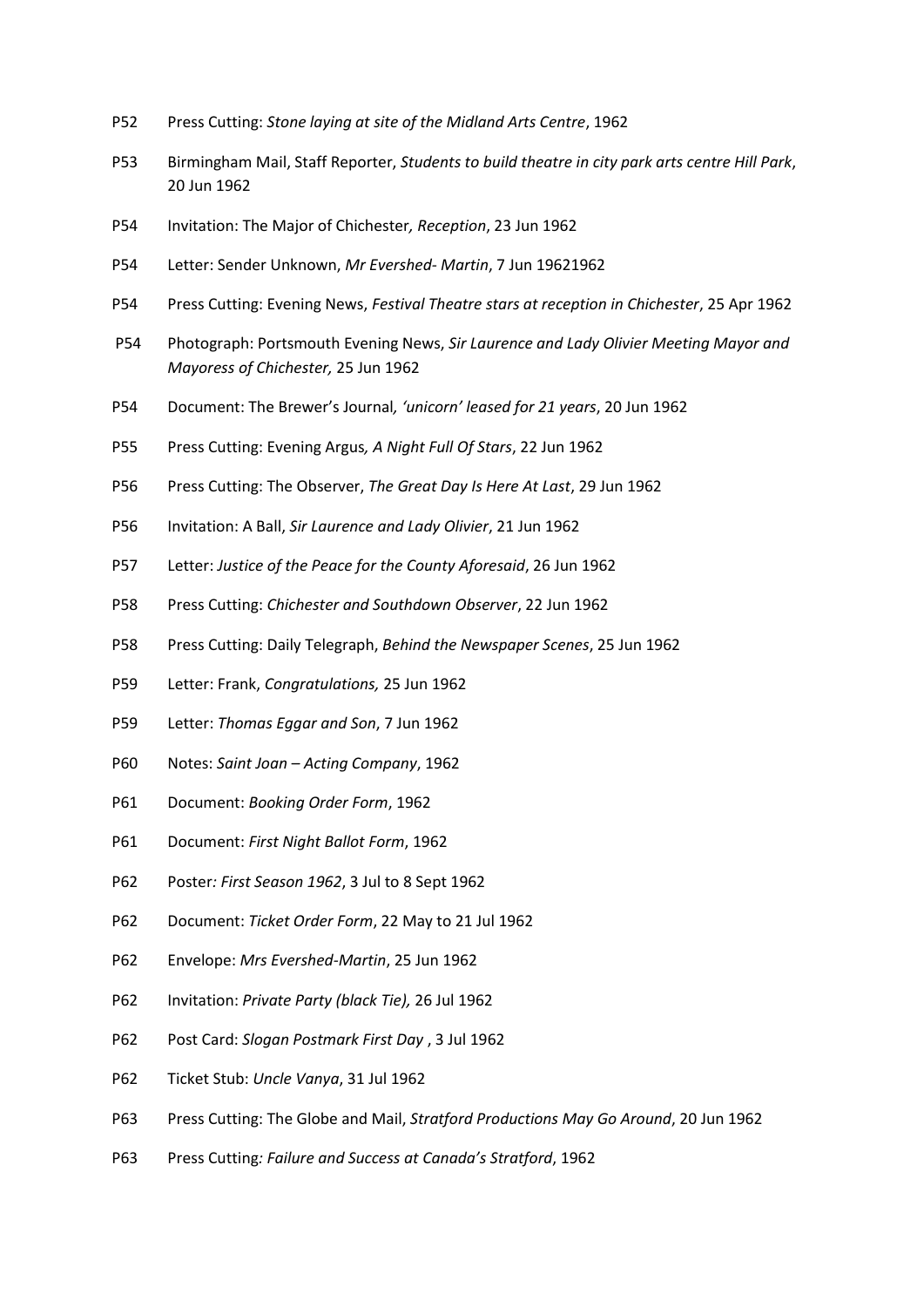- P64 Press Cutting: Magazine Section: *Sybil Thorndike Talking to Derek Prouse*, 1962
- P65 Press Cutting*: Sybil Thorndike talking to Derek Prouse*, 1962
- P65 Document: *Before Chichester*, Laurence Olivier, 1962
- P65 Notes: *Theatre Notes*, 1962
- P66 Document: *The New Stratford*, 23 Jun 1962
- P67 Press Cutting: Topic, *They'll get their swimming pool too*, 23 Jun 1962
- P68 Document*: The Theatre cost £105,000 to Build*, 1962
- P68 Press Cutting: *Onkel Wanja eroberte das Rundtheater*
- P69 Press Cutting*:* Telegraph, *Chichester- a City New To Festivals*, 25 Jun 1962
- P69 Photo: *The Chichester Festival Theatre*, 1962
- P69 Press Cutting: Telegraph, *A Glyndebourne flavour-But a modern setting*, 25 Jun1962
- P69 Post Card: *The Chichester Festival Theatre*,
- P70 Press Cutting: Television Guide, *Mr L EVERSHED MARTIN appears the story of Chichester*
- P71 Press Cutting: *Chichester Festival Theatre Opens*
- P72 Press Cutting: Newcastle Journal, *Two Theatres and One Conviction*, 19 Jun 1962
- P72 Press Cutting: *The Young Olivier*
- P72 Press Cutting: *Buckingham at Chichester*
- P72 Press Cutting: *Chichester Festival Theatre first season*
- P73 Press Cutting: Evening News*, Brilliant cast for "Uncle Vanya"* 17 Jul 1962
- P73 Press Cutting: Chichester Observer*, The Festival Theatre and Oaklands Park,* 27 Jun 1962
- P73 Press Cutting**:** Daily Telegraph*, Look Up!,* 22 Jul 1962
- P73 Program: *Chichester Festival Theatre First Season*, 1962
- P74 Document: Harpers Barzar*, World Theatre Drama in the Fifties*, Jul 1962
- P74 Document: United Kingdom, *The Chichester Festival*
- P75 Document: *Chichester Festival Theatre HORSE SHOW*, 30 Jun 1962
- P75 Press Cutting*: Chichester Festival Theatre first season*, 1962
- P75 Press Cutting: Portsmouth News*, State Theatre Plan Approved*, 3 Jul 1962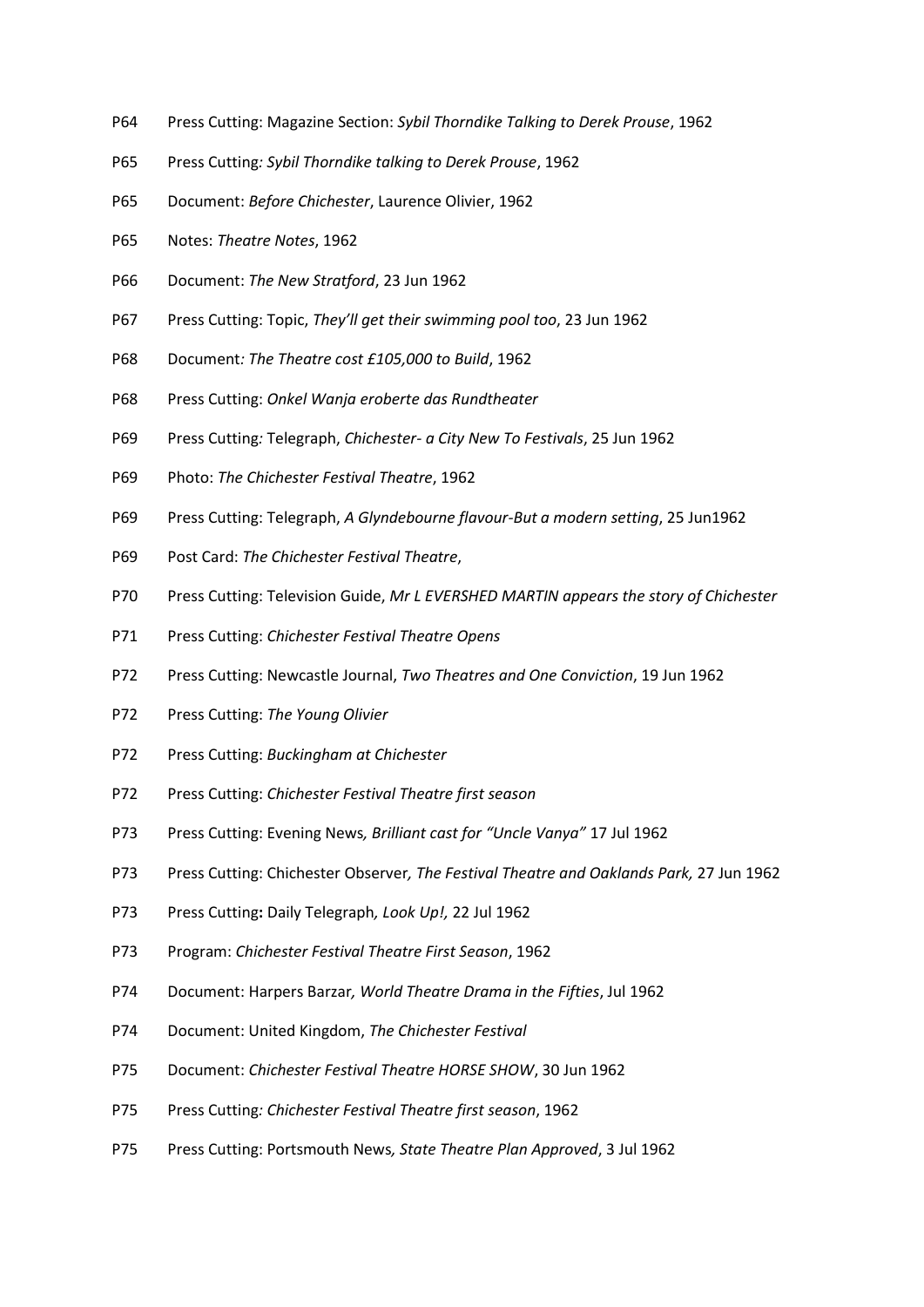- P75 Press Cutting*: Big Demand*, 31 Jul 1962
- P76 Document: *Her Majesty the Queen*
- P76 Document: *General Information, Booking Information, How to get there*, 1962
- P77 Document: *Design Costumes for the Chances and The Broken Heart*, 3 Jul 1962
- P78 Photographs: *Adventure in Theatre*, Hector Bolitho and scenic artist Vanessa Clarke flat out
- P79 Photographs: The Tatler*, Dame Sybil Thorndike Lewis Casson, Michael Redgrave, Peter Woodthorpe, 4 Jul 1962*
- P80 Press Cutting: Telegraph*, 'Impossible' Theatre*, Jul 1962
- P81 Press Cutting*: Can Chichester cater for the Festival Theatre?,* Jul 1962
- P81 Press Cutting*: Chichester-miracle of faith*
- P81 Ticket*: Seat H34" The Chances"*, 3 Jul 1962
- P81 Notes: *Thanks from Compliments and Chichester Festival Theatre for Evening Dress*, 3 July 1962
- P81 Notes: *Theatre Restaurant opening times*
- P82 Photographs: *The Architects Journal Information of the foyer*, 4 Jul 1962
- P82 Ticket: *Seat K49 "The Chances",* 3 Jul 1962
- P83 Photographs: *The Architects Journal Information of the Main Entrances*, 4 Jul 1962
- P84 Documents*: Drawings of Stage Level, Gallery Level and notes*
- P85 Photographs: *The Architects Journal Information of the Upper Tiers, Musicians Gallery, Tubular Ring Grinder, Stage Managers Box, Slatted Electricians Gallery, Auditorium, Rope Ladder,* 4 Jul 1962
- P86 Documents: *The Architects Journal Information, Exit Doors, Foyer*, 4 Jul 1962
- P87 Documents*: The Architects Journal Information, Musicians Gallery and general notes*, 4 Jul 1962
- P88 Documents: *The Architects Journal Information notes, Roof Staircases, External Walls, windows and doors, Partitions*, 4 Jul 1962
- P89 Press Cutting: *The Open Stage "The Chances*", 1962
- P89 Press Cutting*: Evening News, Chichester Theatre's big night*, 3 Jul 1962
- P89 Press Cutting: Daily Herald*, What an Actress Told a Bishop*, 4 Jul 1962
- P90 Press Cutting: Daily Mail*, Down among the fish paste a new theatre is born*, 2 Jul 1962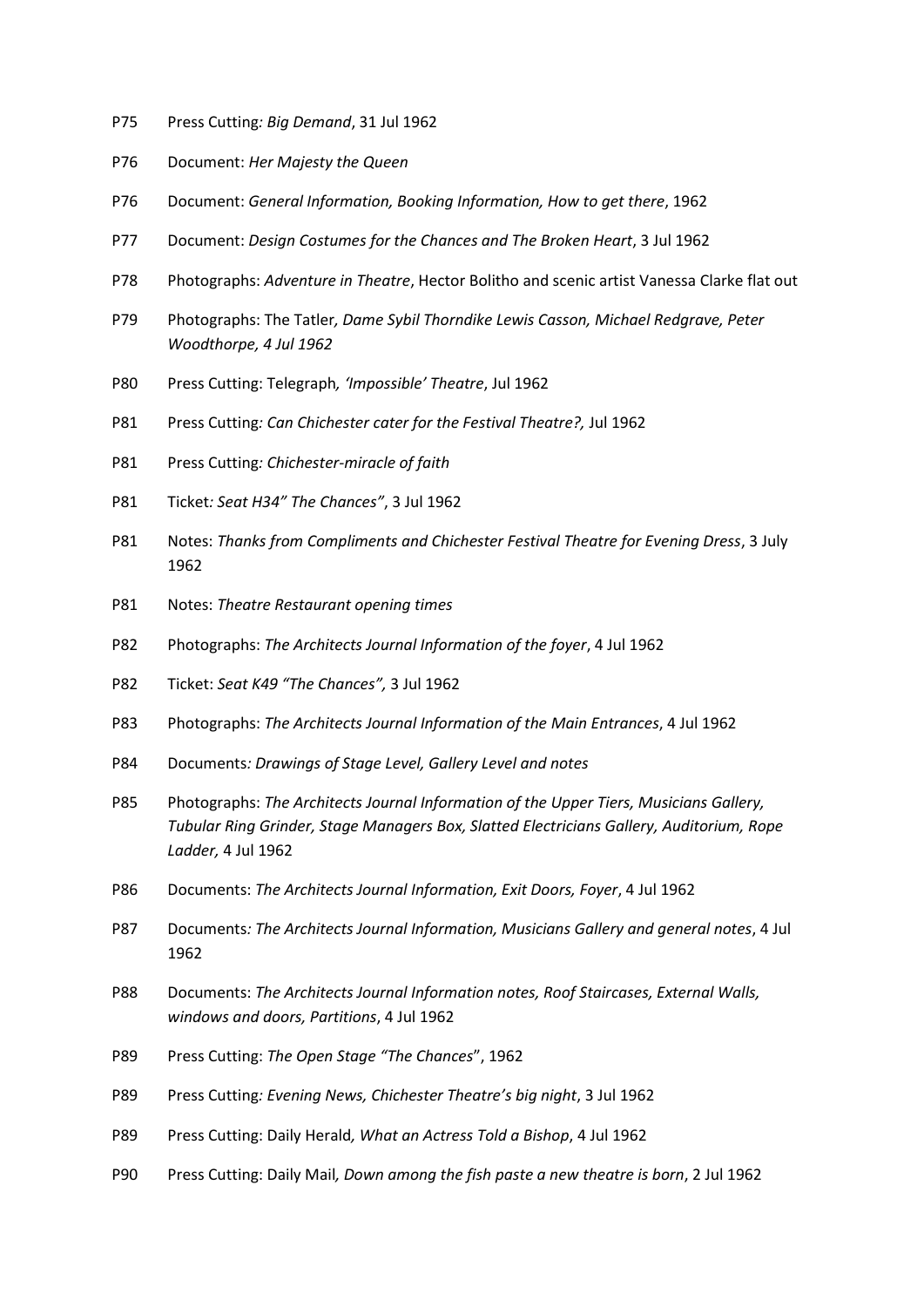- P91 Press Cutting: *Photos of The Caucasian Chalk, Open Stage, The Shakespearean Festival*
- P92 Press Cutting*: First Night at Chichester on Southern Television*, 3 Jul 1962
- P93 Press Cutting*: TV Times photo of Sir Laurence Olivier*, 1 Jul 1962
- P94 Press Cutting: Southern Television visits the Chichester*, Why My New Job*, 1962
- P95 Press Cutting*: Festival Theatre Thrills Me by Sir Laurence Olivier*
- P96 Press Cutting*:* The Globe and Mail, Theatre Based On Stratford's Opens in UK, 1962
- P96 Press Cutting: New York Times, Theatre: *Festival in Chichester, England, Is Begun*, 1962
- P96 Press Cutting: *Special Sunday shows at the Festival Theatre,* 1962
- P96 Press Cutting: No One Should Miss A Visit to Our Theatre, 1962
- P96 Press Cutting*: Lucky Choice*, 1962
- P97 Press Cutting: Festival Theatre is a Winner, Jul 1962
- P97 Press Cutting: Daily Telegraph*, Movement win the Attention*, 4 Jul 1962
- P97 Press Cutting: *Royal Gala*, 1962
- P97 Program*: Chichester Festival Theatre 1962 First Season*, 1962
- P98 Press Cutting: Evening News*, Aerial View of Chichester's Triumph*, 4 Jul 1962
- P98 Press Cutting: *Chichester Festival* Theatre Congratulations, 27 Jul 1962
- P99 Press Cutting: Evening News, *Boisterous Play was Brilliant*, 4 Jul 1962
- P99 Press Cutting: Le Figaro*, Brillante Ouverture*, 5 Jul 1962
- P100 Press Cutting: Evening News, *Chichester Theatre's big night*, 3 Jul 1962
- P100 Document: *The National Theatre page 4,* date unknown
- P101 Press Cutting*: Evening News, Chichester Theatre's big nigh*t, 3 Jul 1962
- P102 Press Cutting: The Sunday Times, *Greatness in His Hands*, 1 Jul 1962
- P103 Press Cutting: Southern Weekly News*, An Occasion to Remember*, 6 Jul 1962
- P103 Press Cutting: Portsmouth News, *John Neville, Kathleen Harrison "The Chances",* 3 Jul 1962
- P104 Press Cutting: Evening News*, First Night at Chichester,* 4 Jul 1962
- P105 Press Cutting: Daily Telegraph*, A Glyndebourne flavour – but in a modern setting*, 24 Jun 1962
- P106 Telegram*: Front Page with picture only*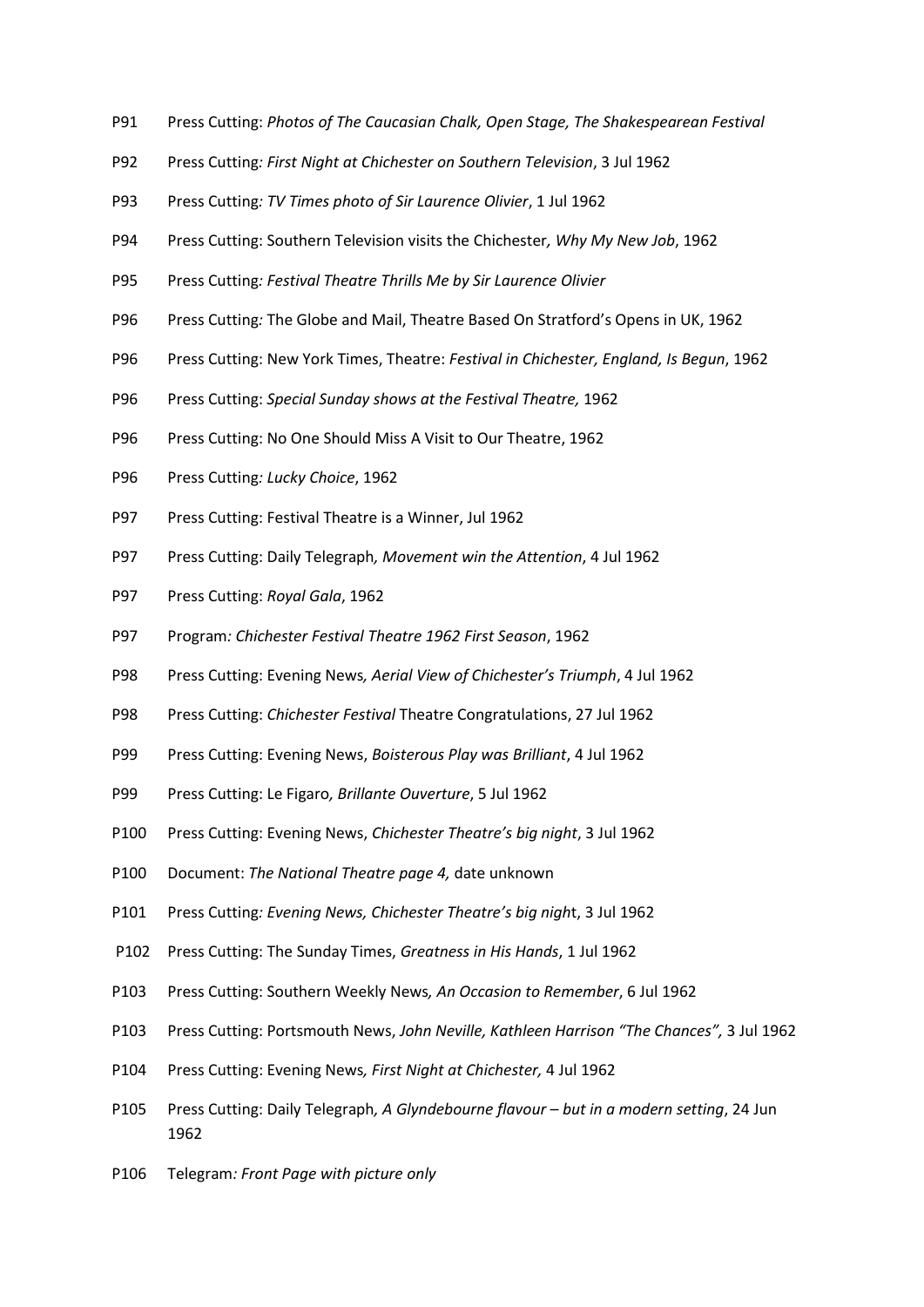- P107 Telegram: *To Mr L Evershed Martin from Ivy and Alfred*
- P108 Letter: *From L Evershed-Martin*, 2 Jul 1962
- P109 Press Cutting Daily Mail*, Olivier stakes his claim to a new title*, 4 Jul 1962
- P110 Cast List: *"The Chances" "The Broken Heart*" *"Uncle Vanya"*
- P111 The Observer: Weekend Review, *Journey to the cradle*, 1 Jul 1962
- P112 Poster: *Talk of the Town with Eartha Kitt*, 29 Mar 1962
- P113 Document: *Plans for the First Season*, Jul 1962
- P114 Document*: Plans for the First Season,* Jul 1962
- P115 Flyer*: Fantastico with Eartha Kitt,* 29 Mar 1962
- P116 Press Cutting*: The world of the Theatre*, 21 Jul 1962
- P117 Press Cutting: Portsmouth News, *The Mayor of Chartres is in Chichester*, 7 Jul 1962
- P117 Press Cutting: *Stratford Season Intimately Recalled*, 1962
- P117 Press Cutting: News Week, *Olivier's New Love*, 10 Jul 1962
- P117 Press Cutting: Portsmouth Evening News, *Photo of Duchess of Norfolk*, 4 Jul 1962
- P117 Press Cutting: Portsmouth Evening News, *Photo of Laurence Olivier & John Smith*, 4 Jul 1962
- P118 Press Cutting: The Christian Science, *Milestone in British Theatre*, 7 Jul 1962
- P119 Telegram: *To L Evershed-Martin, from Elsie and Doris Waters*
- P119 Telegram: *To L Evershed-Martin, from Anna Neagle and Herbert Wilsox*
- P120 Telegram: *To L Evershed-Martin, From Kathleen Merritt*, 3 Jul 1962
- P120 Telegram: *To L Evershed-Martin, From Robin Fox,* 3 Jul 1962
- P120 Telegram: *To L Evershed-Martin, From Margaret and Walter Glendinning*, 2 Jul 1962
- P121 Telegram: *To L Evershed-Martin, From Eton Restaurant*
- P122 Telegram: *To L Evershed-Martin, From Vivien Leigh*
- P123 Telegram: *To L Evershed-Martin, From Larry Joan and Pieter*
- P124 Telegram: *Copy of Telegram sent to Her Majesty The Queen,* 3 Jul 1962
- P124 Telegram: *Copy of Telegram from Her Majesty The Queen,* 3 Jul 1962
- P125 Telegram: *From Her Majesty the Queen at the Palace of Holyrood House*, 3 Jul 1962